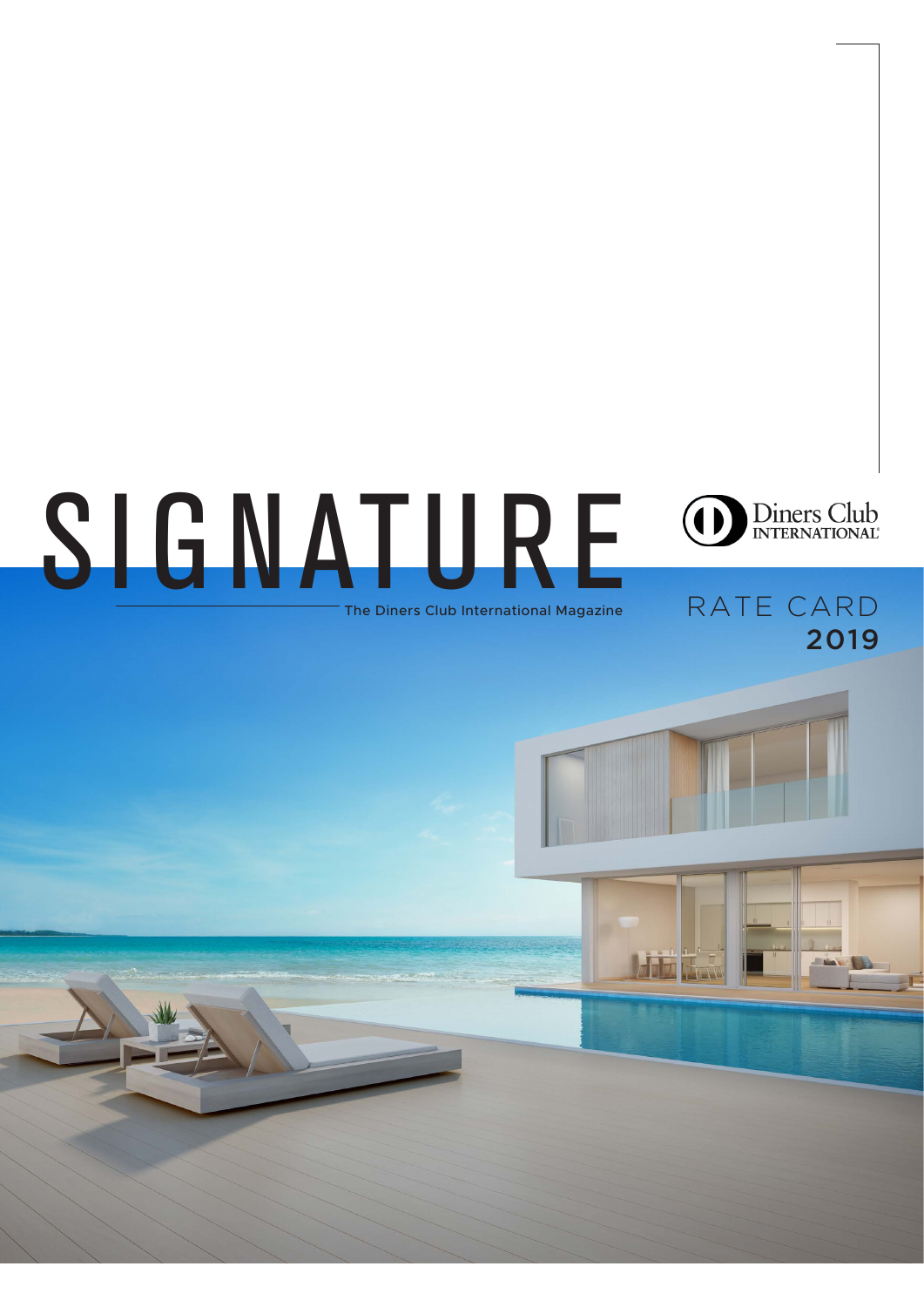*" S I G N AT U R E MAGAZINEOFFERS AN AUTHENTIC VIEW INTO THE LIFESTYLE & A S P I R AT I O N S O F DINERS CLUB MEMBERS"*

#### DINERS CLUB INTERNATIONAL®

Since 1950, Diners Club International caters to a select community of like-minded individuals who have a progressive and inspiring view of acquiring wealth.

Diners Club® is more than just a corporate enterprise, it is a bespoke club that strives to deliver superior service while creating relationships beyond regular card transactions.

Clubmembers understand that the process of wealth accumulation varies from the experience gained over many years, and is contemporarily defined by diversifying values. For these clubmembers, the focus is not on what wealth can acquire, but rather what accumulated wealth can achieve.

This sophisticated approach to wealth is reflected in the manner in which clubmembers approach the purchasing process – wherein a particular purchase is not concluded to enhance personal image, but rather to facilitate positive change.



#### ABOUT SIGNATURE

As the Diners Club brand promise is to enable and enrich life's journey, and the premium lifestyle *Signature* magazine brings this promise to life in vivid clarity. With a uniquely approachable style, combined with insightful content, *Signature* offers an authentic view into the lifestyle and aspirations of Diners Club Members.

#### DEMOGRAPHIC PROFILE

The upper 10% of economically active South Africans account for almost 50% of leisure and investment spending, and with a minimum earning requirement of R37,500 per month, Diners Club Members fall comfortably within this bracket.

#### DEMOGRAPHIC MARKERS

- 70% English language users
- 56% Male / 44% Female readership
- 67% Aged 30 to 50
- LSM 10 High